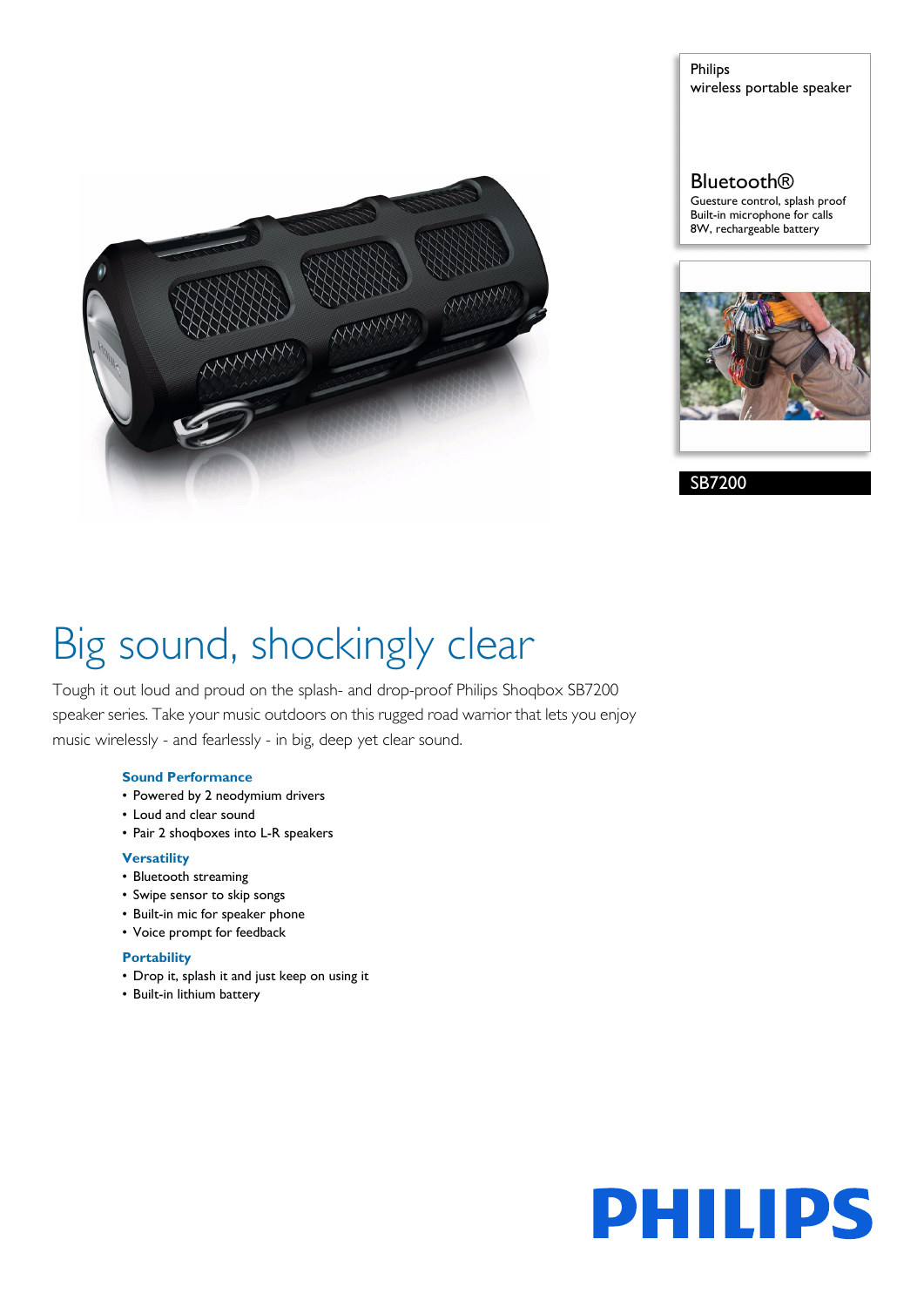# Wireless portable speaker Bluetooth® Guesture control, splash proof, Built-in microphone for calls, 8W, rechargeable battery

# **Highlights**

## **Powered by 2 neodymium drivers**



It is built with 2 neodymium speaker drivers and wOOx system; simply the great sound you could ever expect from a speaker that small. Big sound, shocking clarity and deep bass to allow you to enjoy the best sound performance anywhere.

## **Bluetooth portable speakers**

Bluetooth is a short range wireless communication technology that is both robust and energy-efficient. The technology allows easy wireless connection to other Bluetooth devices, so you can play your favorite music from any smartphones, tablets or even laptops including iPod or iPhone on Bluetooth-enabled speaker easily.

# **Drop and splash proof**



This Philips SHOQBOX is made to withstand splash and drop, prefect for outdoor adventurists. No worries about rain or spills thanks to the splash protective design. The

rubber casing is a specialized tough material that can withstand drops and rough use. Simply drop it in your bag or hang it on your back pack. Prefect for the outdoors that requires an extra dose of ruggedness.

## **Motion sensor**



SHOQBOX is equipped with a motion senor. Simply swipe over the sensor from left to right or right to left, to skip to the next or last track. Put your hand over the sensor for a second to pause the music. Do it again to put it back on. Easy gesture control allows you to control your music the simplest way.

# **Built-in mic**



With its built-in microphone, it also works as a speaker phone. When a call comes in, the music is put on pause and you can talk via the speaker. Call for a business meeting. Or, call your friend from a party. Either way, it works great.

#### **Voice prompt**



The voice prompt is available in different languages. It gives instant feedback on battery level or alert whether the speaker is connected properly to your device.

# **Pairing 2 shoqboxes**



You can pair 2 SHOQBOX speakers with the smart sensor for a stereo system of Left and Right channels. Simply place the two speakers side by side and swipe your hands over both sensors from outside in simultaneously. Perfect for a party or gathering. Enjoy big stereo sound from music, movies and games.